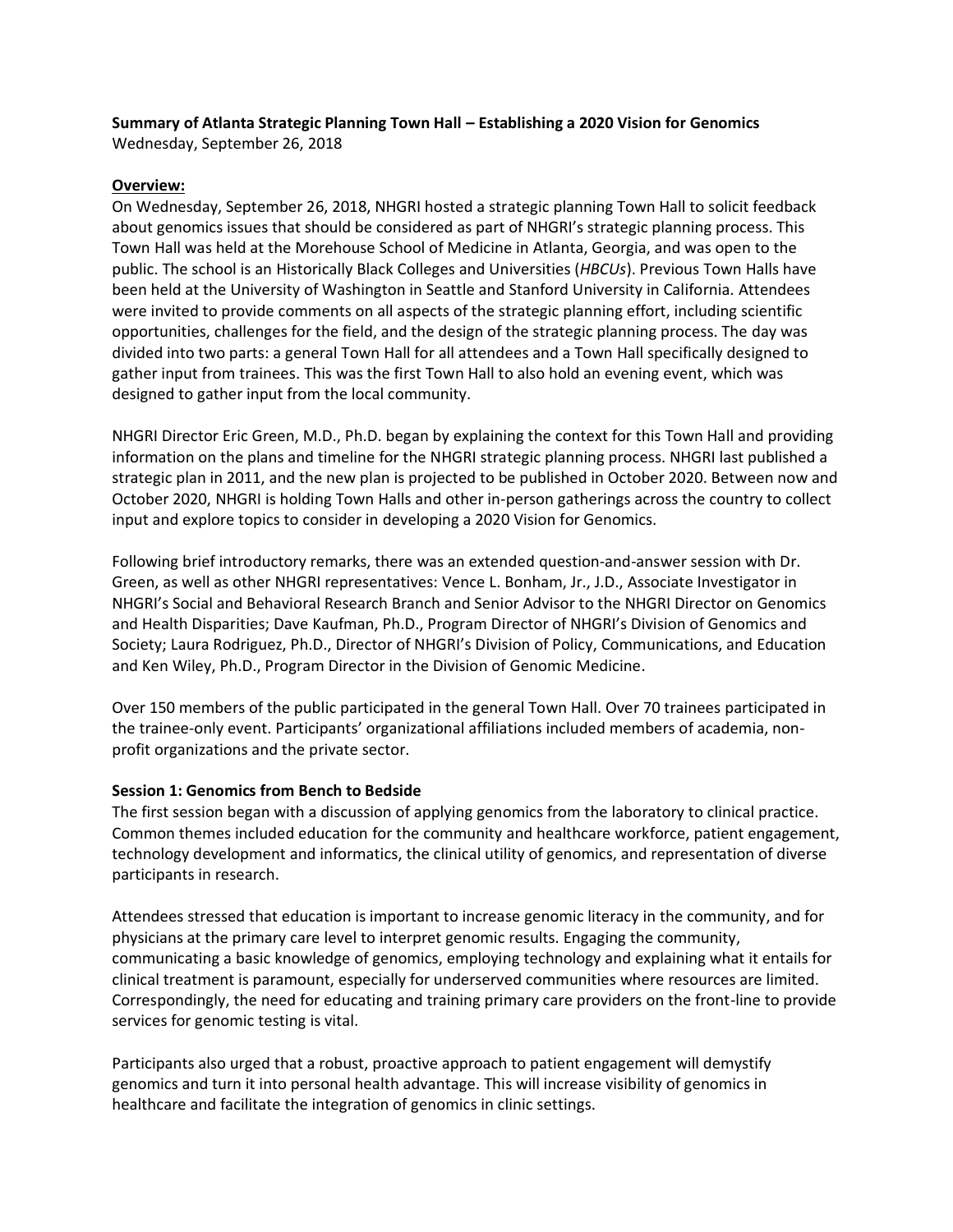There was also a need to focus on technology development, particularly in front-line communities that need it most to drive genomics forward. Participants suggested NHGRI invest funding in developing informatics training programs in communities that need basic informatics and services. Challenges include awareness in the community that the technology exists followed by implementation. Participants also raised concerns of weaknesses in the literature base for the clinical utility of genomics. If there is no impact on the outcomes of genomic testing, reimbursement can be difficult. There is a strong financial interest in researching the clinical utility of genomic tests, but justifying a reason to pay for this is challenging.

Representation of diverse participants in research was mentioned several times, with an emphasis on the importance of encouraging investigators to think about diverse representation in their research to help reduce health disparities and understand gene-environment interactions. Increasing evidence in diverse communities is important as demonstrated by Clinical Sequencing Evidence-Generating Research NHGRI-funded program. The following session further discusses the importance of diversity and disparities in genomics.

#### **Session 2: Genomics, Diversity, Disparities, & Population Health**

The Town Hall at Morehouse School of Medicine drew a more diverse audience and added unique perspectives to inform the 2020 strategic plan. In this session, NHGRI solicited feedback on diversity, disparities, and ideas for how genomics can improve the health of populations who are underrepresented in research. Participants discussed areas where disparities needed to be addressed across all aspects of research. They also discussed translational implementation including community engagement, recruitment and retention, study design, applicability of results, data analysis, and implementation and dissemination.

Participants stressed the need for more diversity in genomics research. Racial and ethnic ancestral diversity, as well as cultural, socioeconomic, and geographic diversity were emphasized. One participant commented on the need to look at within-group in addition to between-group differences. Engaging older populations in research was also highlighted. Several people communicated that because the current genomic sequencing evidence base represents participants primarily of European ancestry, and mainly from urban areas close to major academic research institutions, that the applicability of those studies to other populations is limited. This evidence base was also described as having a selfpropagating effect across research, with later studies recruiting similar cohorts for comparison and analysis. As such, one attendee recommended that under-represented populations be regarded not as minorities, but as priorities. Strategies suggested to reach more diverse participants included recruiting from outside research centers and highly specialized health care systems and involving more community hospitals and "safety net" hospitals in research, improving collaborations with local groups across demographics, and emphasizing the need for researchers to describe plans for participant engagement and ways to improve genomic literacy in applications.

Participants discussed enhancing education about genomics across all levels as a way to increase comfort with genomics research and willingness to participate in the future. Participants urged the development of more educational curricula to improve scientific literacy at a young age, continuing educational engagement using community health workers and navigators to disseminate information, and integrating more genomics into formal medical education.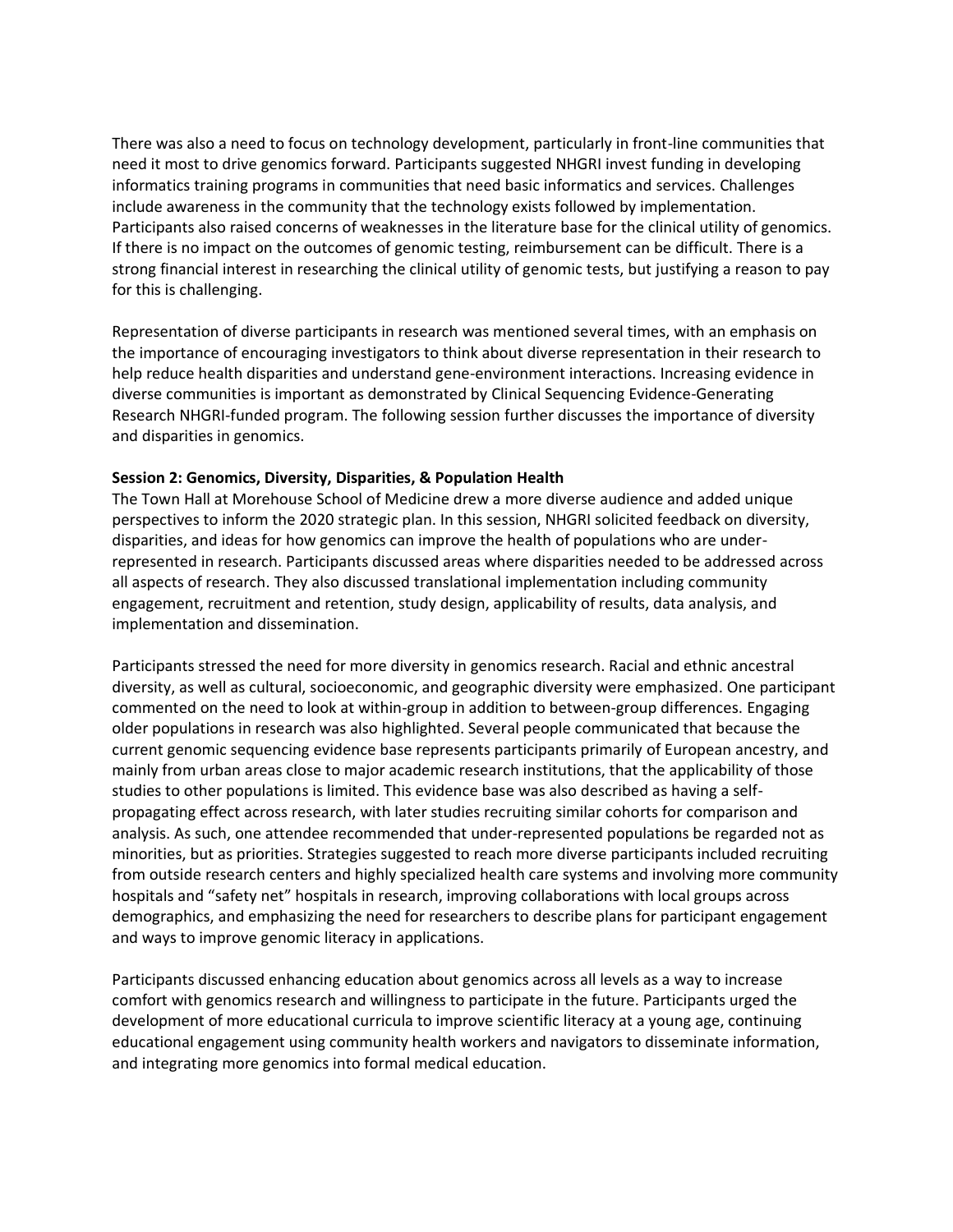Numerous speakers stressed the importance of engaging health workers at the primary care level. Many of the barriers to participation in genomics (including mistrust of researchers, low recruitment, and retention) could more easily be overcome and strategies to build trust (such as effective communication of research consents and results and disseminating information) employed through the involvement of local health workers, including primary care physicians, nurses, advocates, and patient navigators. Participants linked the funding for the collection of research at the primary care level to better and more equitable implementation of genomic medicine in under-represented communities. The role of these community researchers was also linked to better recognition and integration of social determinants of health, and the incorporation of traditional and home-based sources of knowledge to help inform genomics research questions. Citizen science and the ability to explore research questions of importance to the local community using genomic data was connected to the use of "big computing" data programs such as the NHGRI Genomic Data Science Analysis, Visualization, and Informatics Lab-Space (ANVIL) and the ability to do outreach and training on these tools at all levels.

Finally, diverse community involvement in NHGRI's advisory bodies such as the Community Engagement in Genomics Working Group (CEGWG) and Genomics in Society Working Group can help reinforce these issues on an institutional level. The role of community voices in ELSI questions and policy beyond the Town Hall was a theme that was present throughout the session.

#### **Session 3: Society, Education, Engagement & Research**

Session 3 was moderated by Dr. Robert Meller (Associate Professor, Neurobiology, MSM) and Dr. Dave Kauffman. This was an opportunity for participants to respond to three strategies for education and engagement in research: 1) develop and deploy genomic technology to respond to community and stakeholder needs, 2) empower informed decisions on whether and how people access, use, and share their genomic information, and 3) account for and promote understanding of health-related interactions between people's environment and their genomes.

One participant commented on the challenges of returning results especially when communication is poor and suggested that research on how to return results in different languages would be helpful. Many of the comments highlighted community engagement. Examples include participatory community research, community engagement, and affirmative messaging. Participatory community research is the key to working with diverse communities, making them stakeholders with their health and research. Likewise, communities are inclined to be more involved if they have some personal ownership of data. African-American health is often perceived as a net negative, shortened life, declining health, and deficiencies. When engaging with the community, a fresh perspective on health and disease by looking at promotors of health in the African-American community and discussing resilience and factors that associate with overcoming adversity, will likely increase participation through affirmative messaging. In the application of genomics, there's a differentiation between people of African descent who came from Africa and those who live in Africa, a disconnect of first-generation Africans and African descent. Research is needed to bridge the gap between these two groups.

#### **Session 4: Trainee Session**

In the final session, specifically for trainees, participants expressed interest in opportunities in interdisciplinary approaches to genomics research, developing bioinformatics curriculum at smaller institutions, and having resources available for cloud computing. Dr. Green encouraged being part of multidisciplinary research teams, such as the Human Genome Project (HGP) which spurred team science across multiple disciplines. Data science resources and bioinformatics is being developed at smaller institutions, and trainees inquired how NHGRI can help build these programs. NHGRI is committed to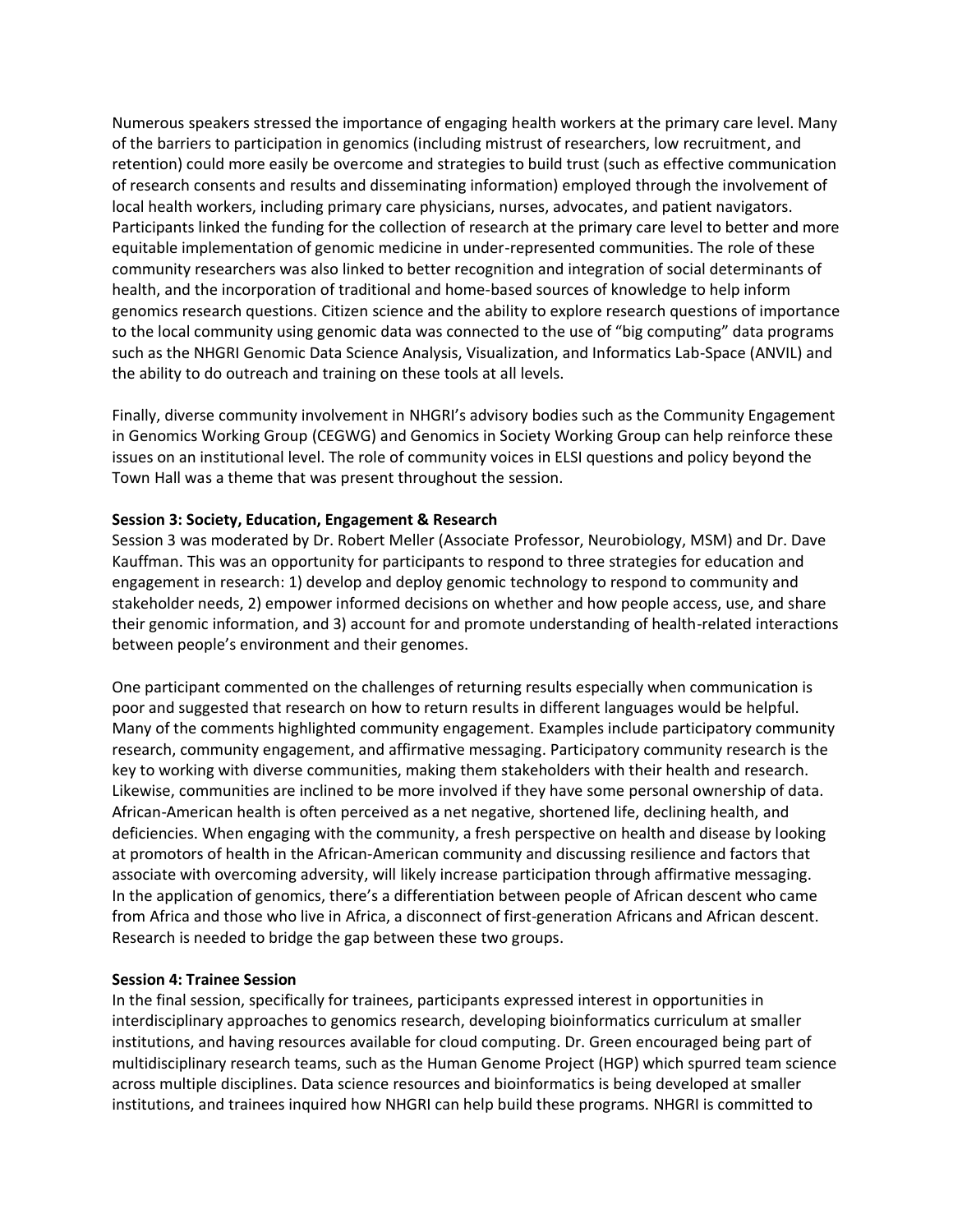sharing genomics data information and democratize data accessibility through programs such as the ANVIL. Trainees touched upon genomics as the foundation for precision medicine and inquired in what ways NHGRI is working to educate patients on precision medicine and bridging the gap between clinicians and researchers.

#### **Community Meeting: "What Can Your DNA Do for You?"**

This was the first Town Hall to feature an evening session specifically seeking input from members of the local community who did not necessarily have a scientific background. This session, entitled "What Your DNA Can Do for You," was organized and publicized by the MSM staff with input from NHGRI staff. Approximately 40 community members attended, some representing local organizations. The session was moderated by MSM's Dr. Tabia Henry Akintobi, Director of the Prevention Research Center and Associate Dean of Community Engagement. Many of the NHGRI staff from earlier sessions were present and participated, including Dr. Carla Easter, Chief of NHGRI's Education and Community Involvement Branch.

The program was hosted in the atrium outside the auditorium from the morning's sessions, in tables of eight to facilitate dialogue. Each table was set with questions to help prompt audience discussion. In addition to facilitated discussions, the program included a role-playing skit of the *All of Us* Research Program's recruitment process, which illustrated some of the questions and concerns participants might have, a video from Rev. Leland Jones, a CEGWG member from Atlanta, on why it is important for diverse communities to participate in research, and a question-and-answer session with Dr. Easter and Dr. Kaufman.

Themes included concerns around privacy and discrimination from genetic testing, historical abuses and mistrust of research, issues of access to testing and resulting benefits of genomic medicine, and how communities can better participate in and control research that seeks to recruit their members.

Several participants were concerned about the results of genetic testing remaining private and not resulting in discrimination, stigma, or other harms. Specifically, use by insurance companies to determine benefits or pre-existing conditions, or potential unknown uses similar to a credit rating score were discussed as potential risks. Several speakers questioned how genetic information would be controlled and used, who would have access, and how potential misuses would be addressed. Analogies to past research abuses against the African-American community, including the Tuskegee Study, appropriating Henrietta Lacks' cells (HeLa cell line), and eugenics and forced sterilization, were recalled as reasons for mistrust of research. They stressed the need to address these issues through meaningful, sustained engagement by researchers, policy makers, and health workers; approach research projects with transparency and honesty; strengthen and enforce strong institutional policies around research conduct, review, and data use; and communicate the commitment to and enforcement of these strategies to everyone involved in the research process.

Access to genomic testing and to the benefits of research was another theme voiced by numerous participants. In order to participate in research, participants were concerned that the downstream benefits of that research would not be available to them and their communities because of the cost and a lack of implementation in lower-resourced settings. Speakers were also interested in the research and policy commitments to addressing health disparities, including cancers and conditions such as sickle cell disease with a higher prevalence in the African-American community. It was stressed that ensuring the benefits of genomic medicine reach all communities is an issue of social justice, which includes issues of economics and education.